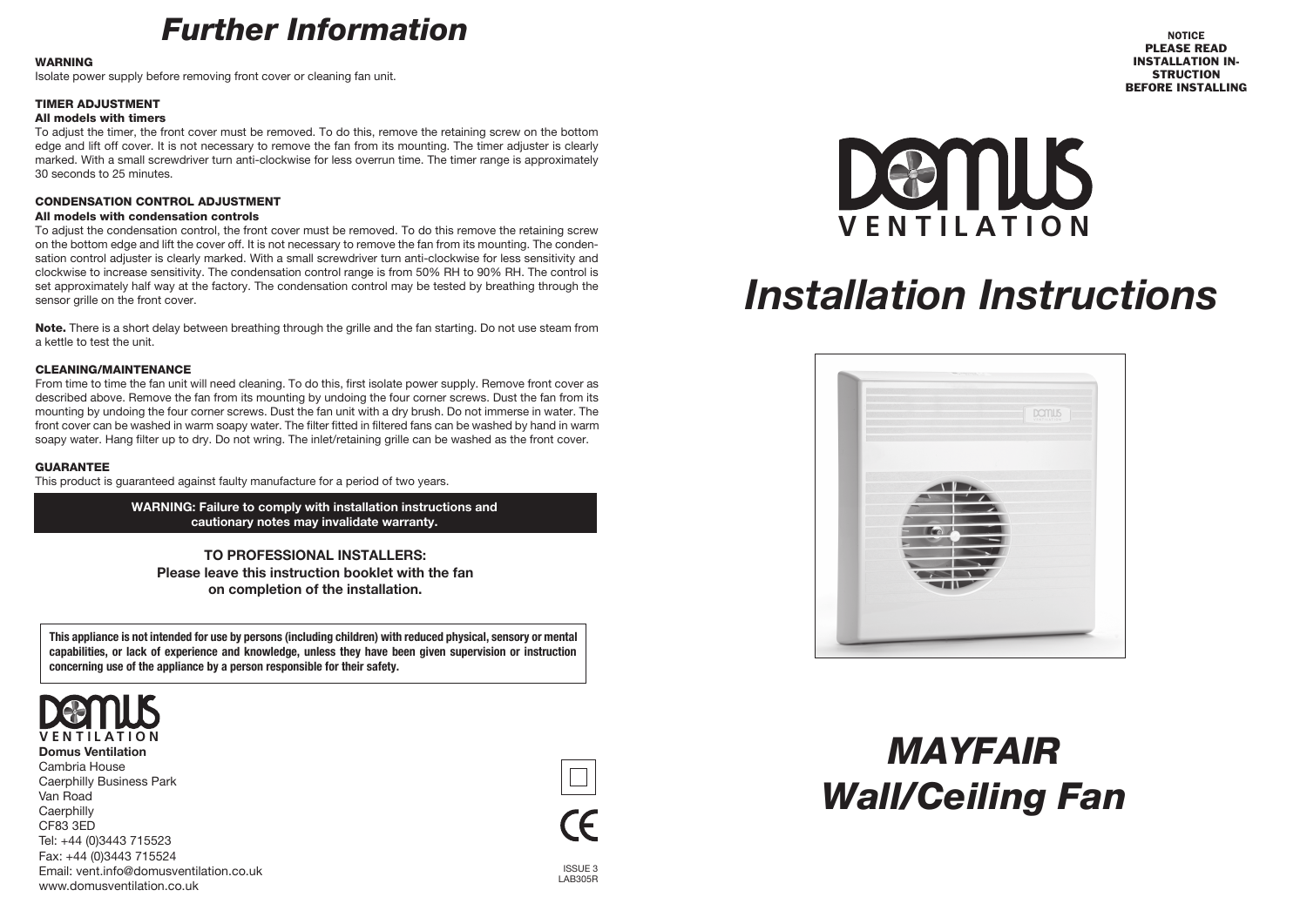### *Description*

The Mayfair is a cartridge type centrifugal extractor fan. It is fitted with a maintenance free rubber mounted motor. The cartridge system permits the fan to be removed from the wall or ceiling without disturbing the ductile wiring or wall fittings. The facility greatly simplifies maintenance and cleaning procedures.

On new build and renovation projects the Mayfair 2000 fan permits all the installation work to be carried out in advance of the fan being fitted, thereby reducing the possibility of theft or damage. The Mayfair 2000 range is available with a wider range of features than any other extractor fan. It is a high quality product and will give many years of reliable service.

#### APPLICATION

BATHROOMS, TOILETS, UTILITY ROOMS, LOBBIES AND HALLWAYS

The Mayfair 2000 complies with all current Building Regulations.

| <b>Extract</b> | <b>Extract</b>   |
|----------------|------------------|
| <b>Volume</b>  | <b>Volume</b>    |
| High Speed     | <b>Low Speed</b> |

Model 70 70m3/h (20 l/s) - 43m3/h

| <b>Options</b>                                                                                                      | <b>Product Codes</b> |  |
|---------------------------------------------------------------------------------------------------------------------|----------------------|--|
|                                                                                                                     | Model 70             |  |
| Single Speed                                                                                                        | <b>MSS 070B</b>      |  |
| Single Speed/Pull-Cord                                                                                              | <b>MPC 070B</b>      |  |
| Single Speed/Time Delay                                                                                             | <b>MTD 070B</b>      |  |
| <b>Twin Speed</b>                                                                                                   | <b>MTS 070B</b>      |  |
| Twin Speed/Time Delay                                                                                               | <b>MTT 070B</b>      |  |
| Single Speed/Condensation                                                                                           | <b>MCC 070B</b>      |  |
| Control/Time Delay                                                                                                  |                      |  |
| Twin Speed/Time Delay/Condensation Control for<br>Remote Switching with Additional Pull-Cord Boost<br>Single Speed/ | <b>MCT 070B</b>      |  |
| Infra Red Control                                                                                                   | <b>MIR 070B</b>      |  |



**FRAME TERMINALS** S/L = SWITCH LIVE  $N = NEUTRAL$ P/L = PERMANENT LIVE

NOTE: THE OPERATING SWITCH MUST BE SINGLE POLE

L

**Models**

MTD 070B MTS 070B MTT 070B MCC 070B MCT 070B

OPERATING SWITCH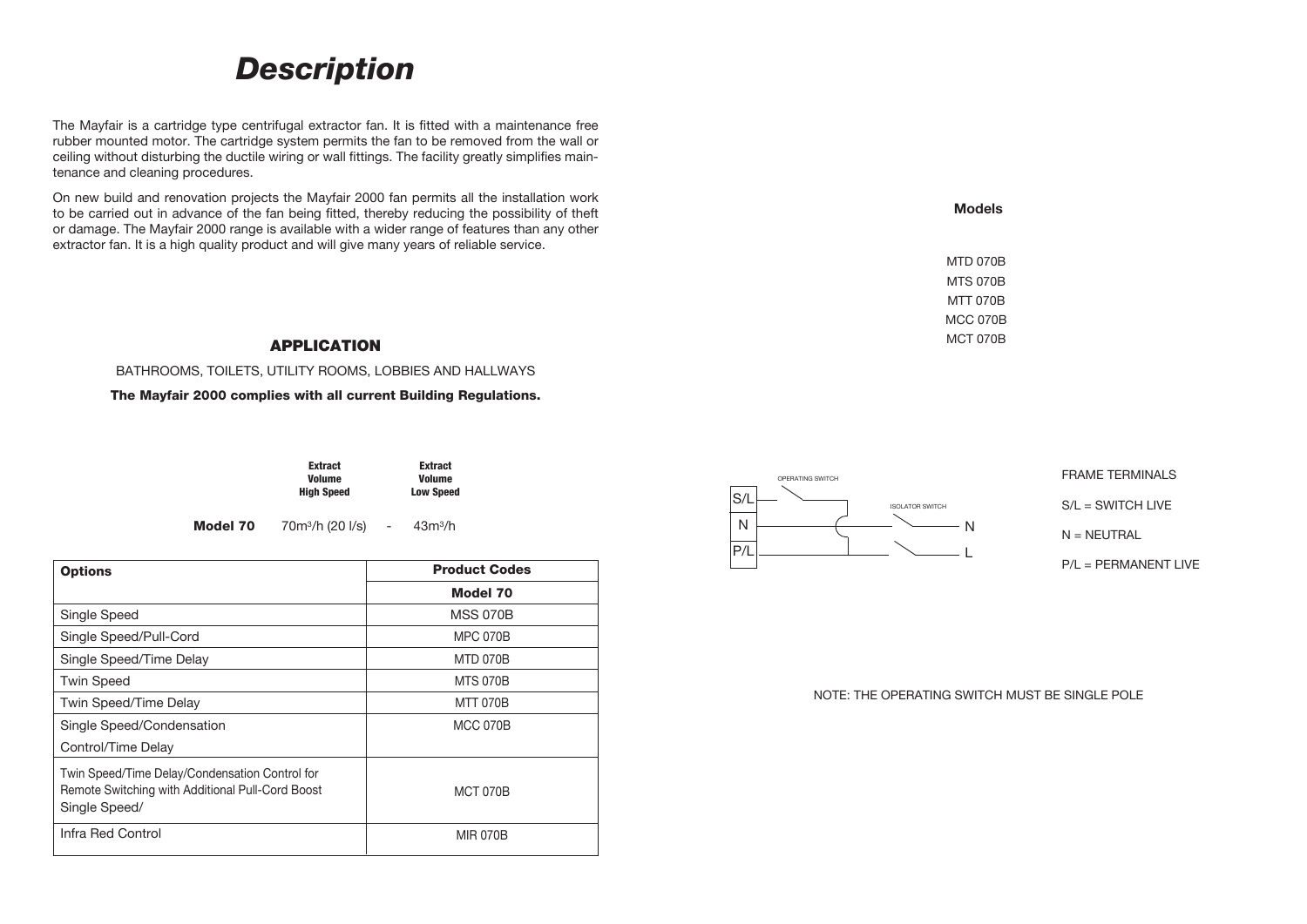#### SURFACE MOUNTED

For installation on either wall or ceiling, follow the same procedures as frame mounted fans with the exception that the discharge duct needs to be flush with the surface of the inside wall or ceiling, to meet up with the discharge outlet of the surface mounting box.

Please refer to the following pages for relevant wiring diagrams. When fitting into surface mounting box it is necessary to remove the fan motor cover. To do this, remove the motor cover retaining screw. Ease front cover clear of the two clips. The motor cover may be discarded.

To fit the fan into the surface mounting box, first remove it's front cover. This is retained by a screw on the bottom edge. Enter the electrical contact pins and discharge spigot into their sockets and push gently into position. Retain the fan with four 6mm screws supplied. Refit front cover.



### *Wiring Installation*

#### **WARNING: ISOLATE ELECTRICITY SUPPLY BEFORE COMMENCING WORK**

#### **WIRING REQUIREMENTS FOR DOMESTIC ELECTRIC FANS**

It is recommended that fans be connected into the lighting circuit (see caution note on page 10) with double pole (3mm) isolation, provided before the room light switch and suitably fused, in accordance with I.E.E. Regulations.

Wall and ceiling mounted fans for fixed wiring should be connected to the power supply via a cable with solid conductors of 1 to 1.5mm2 only.

#### IF IN DOUBT CONSULT A QUALIFIED ELECTRICIAN

#### IMPORTANT

Surface mounting box (FLA 106A) and flat duct systems are manufactured from sheet metal and therefore require earthing.

#### NOTE

The Mayfair 2000 extractor fan and its mounting systems (with the exception of the above) are double insulated and do not require earthing. The mounting system is provided with an earth termination for convenience only.



## *A guide to A guide to Ventilation*

#### WHERE TO SITE YOUR FAN

Incorrect siting of an extractor fan can severely impair its efficiency. It is therefore important that the fan is correctly sited using the following principles:

- To ensure maximum air flow through the whole room, mount in the wall or ceiling furthest from the air inlet point and at high level.
- Do not position a fan where temperatures are likely to exceed 40ºC.
- When installing in a room with an open fire or stove without a balanced flue, ensure that there is sufficient replacement air to prevent the fan drawing air back down the flue.
- A 230 Volt fan installed in a bathroom must not be within reach of a person using the bath or shower.
- Always use an in-Duct or Low Voltage Fan (SELV) to ventilate a shower cubicle

#### WARNING:

Positioning the fan unit must be so as to avoid the back flow of gases from open flue or other open fire appliances.

Also to prevent combustion gases entering the air inlet, the air inlet must not be positioned above or within 1<sup>1</sup>/<sub>2</sub> metres of a combustion flue vent.

#### Building Regulation Requirements

| Room                                                                  | <b>Extract Rate</b>                                                               |
|-----------------------------------------------------------------------|-----------------------------------------------------------------------------------|
| Bathroom/shower room<br>with or without toilet                        | 54m <sup>3</sup> h (15 l/s)                                                       |
| Toilet                                                                | 21.6m <sup>3</sup> h (6 <sup>1</sup> /s)                                          |
| Non domestic sanitary<br>accommodation (and/or<br>washing facilities) | 21.6m <sup>3</sup> h (6 <sup>1</sup> /s)<br>per w/c or 3 air<br>changes per hour. |

Rooms without opening windows require fans to be fitted with 15 minute overrun timers.



NOT FOR USE IN SHOWER CUBICLES OR ABOVE BATHS FITTED WITH A SHOWER.

MAX ROOM TEMPERATURES 40ºC